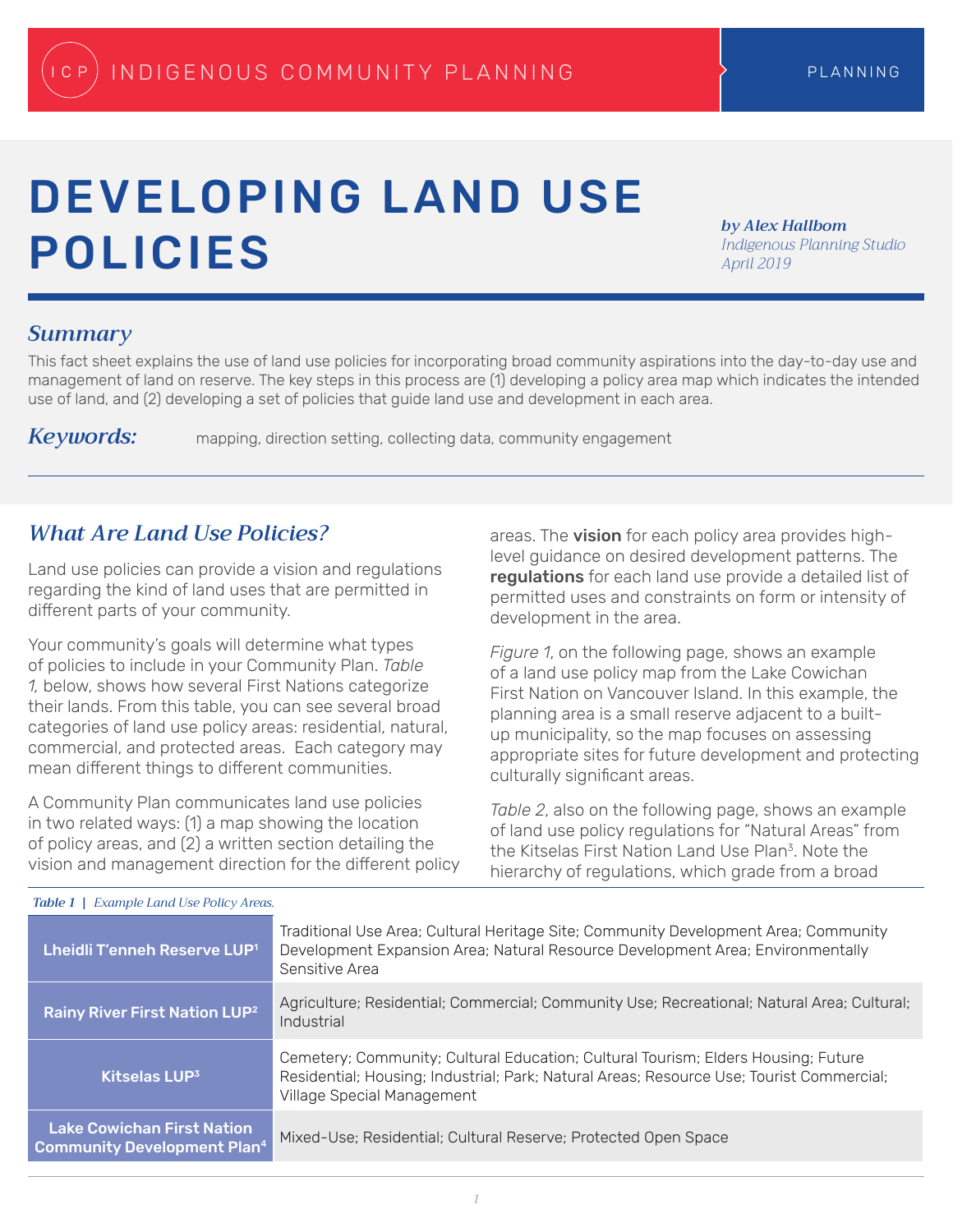vision to specific permitted uses.

It is helpful to include specific, enforceable, and measurable policies in your Community Plan so that the administration can interpret the document accurately.

## *Why Develop Land Use Policies?*

You can create land use policies to implement the vision and objectives of a Community Plan. They are the framework that allows broad aspirations such as "protect wetlands" or "build more housing" to shape the landscape and your community.

Land use policies can alse serve a more generic role of reducing land use conflict in your community. By providing direction on the forms of development



*Figure 1 | Example Land Use Policy Map - Lake Cowichan First Nation4*

that will occur in different areas, you can achieve the following goals:

- Manage conflicting priorities through separation of uses, such as industrial and residential.
- Direct development into suitable locations. E.g.: save money on piped services by concentrating houses in central areas.
- Preserve or enhance environmental or cultural characteristics by incentivizing or restricting certain forms of development.
- Provide certainty and predictability to an area by laying out clear and consistent development rules.

## *How Do We Develop Land Use Policies?*

To create land use policies with broad community support, it is very important to draw upon information gathered throughout the planning process.

The planning team will conduct public engagement and technical studies to access information on community values and priorities, as well as topography, historic

#### *Table 2 | Example Land Use Polices - Kitselas First Nation3*

| <b>Policy Area Name</b>                                          | Natural Areas                                                                                                                                                                                                                                                                     |
|------------------------------------------------------------------|-----------------------------------------------------------------------------------------------------------------------------------------------------------------------------------------------------------------------------------------------------------------------------------|
| <b>Intent</b>                                                    | • Provide for low-impact recreational<br>and traditional uses.                                                                                                                                                                                                                    |
| <b>Priorities</b>                                                | • Prohibit resource extraction, except<br>Kitselas members may log on IR 5<br>for personal use, e.g. firewood.<br>• Encourage separation of motorized<br>and non-motorized trails and areas.<br>Encourage construction of hiking<br>$\bullet$<br>trails in IR 1 recreation areas. |
| <b>Allowed Uses</b>                                              | Non-motorized recreation<br>$\bullet$<br>• Traditional uses<br>Non-timber forest products<br>$\bullet$<br>collection<br>• Timber removal for personal use on<br>IR 5 only                                                                                                         |
| <b>Illustrative</b><br><b>Examples of</b><br><b>Allowed Uses</b> | Mushroom picking<br>$\bullet$<br><b>Boating facilities</b><br>Fishing and hunting<br>$\bullet$<br>On IR 5 only, firewood collection<br>٠                                                                                                                                          |